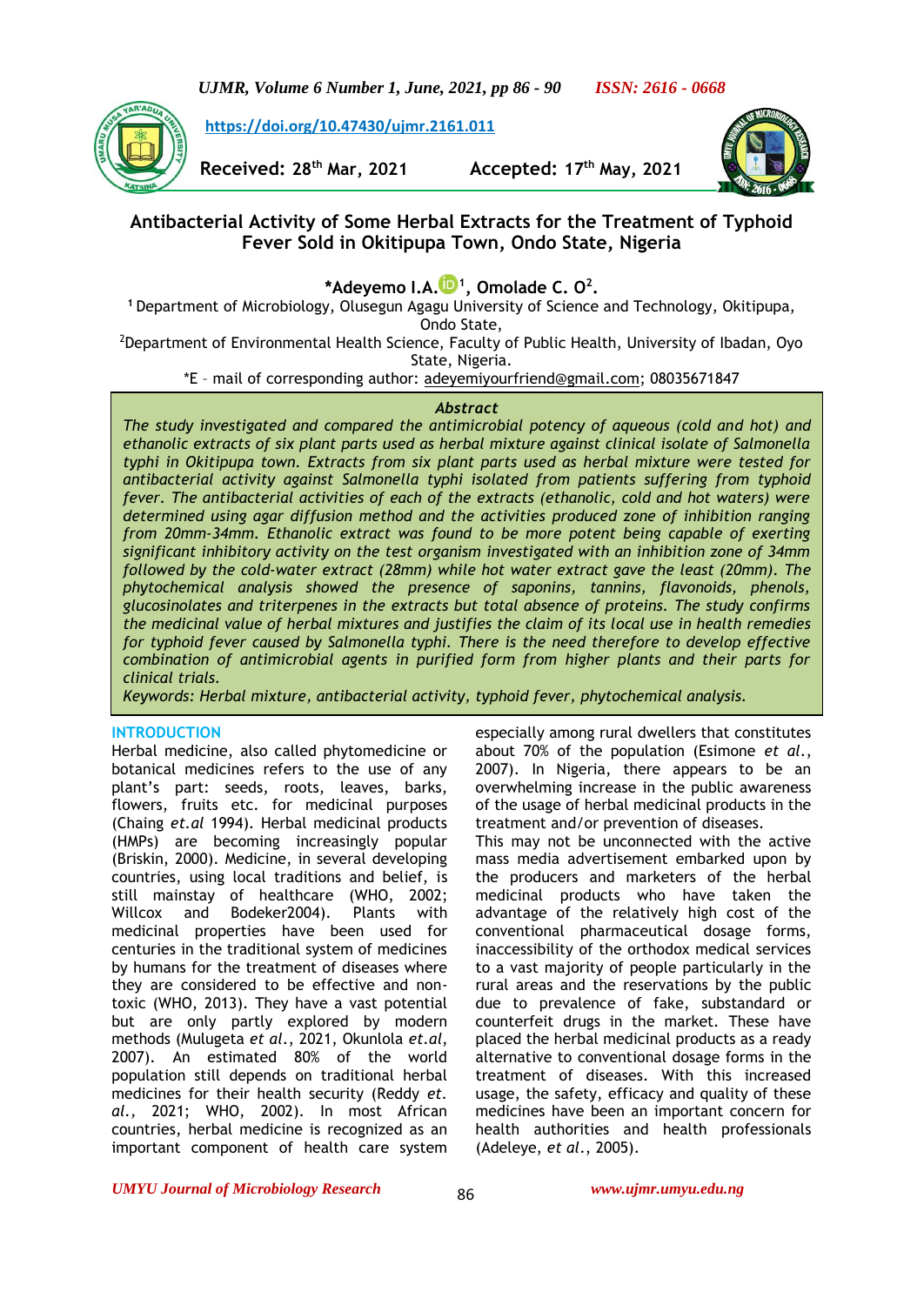Herbal preparations are often perceived as being natural and therefore safe, but they are not free from adverse effects which may be due to factors such as adulteration, substitution, mis-identification, lack of standardization, incorrect preparations and contamination with pathogenic bacteria that present serious health hazards (Arias *et al*., 1999). Although the World Health Organization advocated for the integration of herbal medicinal products into the primary health care system of developing countries (WHO, 2013) safety issues related to herbal drugs continue to be ignored by the herbalist whose methods of concocting herbal preparations for the public are usually unhygienic with the attendant microbiological hazards (Esimone *et al.,* 2007). Accordingly, gross microbial contaminations of herbal medicinal products commonly consumed in Nigeria have been severally demonstrated (Onawunmi and Lamikanra, 1987; Esimone *et al*., 2007). On one hand, such grossly contaminated herbal medicinal products may serve as potential sources of transmission of pathogenic organisms from products to consumers. Alternatively, it may result to product spoilage (Awosika *et al*., 1993).

# **MATERIALS AND METHODS**

#### **Sample Collection**

All the different plant ingredients for the preparation of herbal mixture for typhoid fever were obtained from a herb seller in Okelloro street in Okitipupa town, Ondo state (Table 3). The ingredients were collected in a sterile container and taken to the laboratory for analysis.All analysis was carried out at Olusegun Agagu University of Science and Technology (OAUSTECH) Laboratory Okitipupa.

# **Preparation and Extraction of Plant Ingredients**

The collected ingredients were prepared by first breaking the backs into smaller pieces using a sterile mortar and pestle and milling the leaves using an electric blender. The plant materials were extracted with 300ml of 80% ethanol, ordinary distilled water and hot distilled water in which each was measured using a measuring cylinder and poured into sterile containers with proper labeling according to the names of the solvents. The mixtures were homogenized and kept for 24hrs at room temperature.

Each labeled mixture was then filtered using a sterile muslin bag after which the extract was obtained, the filtrate was further spinned in a centrifuge to obtain a clearer extract, hence it was kept in the refrigerator.

#### **Phytochemical Screening**

The extracts with different solvents were screened for the presence of some phytochemical compounds as described by Harborne (1998).

# **Media Preparation**

MacConkey agar (49.53g) powder was suspended in 1000 ml purified/distilled water and then boiled to dissolve the medium completely. The mixture was then Sterilized by autoclaving at 15 lbs pressure (121°C) for 15 minutes and cooled to 45-50°C before pouring into Petri plates.

Culturing of Test Organism (*Salmonella Typhi*) Blood samples positively tested for typhoid fever was collected from State Specialist Hospital Ondo, in an anticoagulant bottle and brought to the laboratory. A loopful of the sample was streaked onto the surface of prepared MacConkey agar plates. The plates were incubated at 37<sup>0</sup>C for 24hrs. The media plates were then examined for growth. Pure cultures were obtained by sub-culturing from a typical and well isolated colony on MacConkey agar. Identification of *Salmonella typhi* was done by gram staining technique and biochemical tests. A distinct colony was further picked from the plate and inoculated on a slant, incubated at 37°C for 24hrs, kept in the refrigerator for further research purposes.

Susceptibility of Bacteria to Plant Extracts

Susceptibility of the test isolate to the plant extracts was determined using agar well diffusion method described by Mbata and Saikia (2005). 2ml of overnight broth culture of salmonella typhi was taken and aseptically transferred into labeled sterile petri dishes. Then 15ml of molten sterile nutrient agar was poured into the seeded petri dishes and swirled to distribute the medium homogenously. After solidification, holes were made aseptically with a sterile cork borer and 0.1ml of each the extracts was introduced into the wells. The agents were allowed to diffuse into the medium and then incubated at 37<sup>o</sup>C for 24hrs. One well containing water served as control in each plate. The plates were examined for zones of inhibition, which indicate the degree of susceptibility of the test organism which was measured with a meter rule and compared with the control well (containing water).

# **RESULTS AND DISCUSSION**

Table 1 showed the plants and plant parts used in the preparation of the herbal mixture for this work. They are used in consortium to prepare the mixture.

#### *UMYU Journal of Microbiology Research www.ujmr.umyu.edu.ng*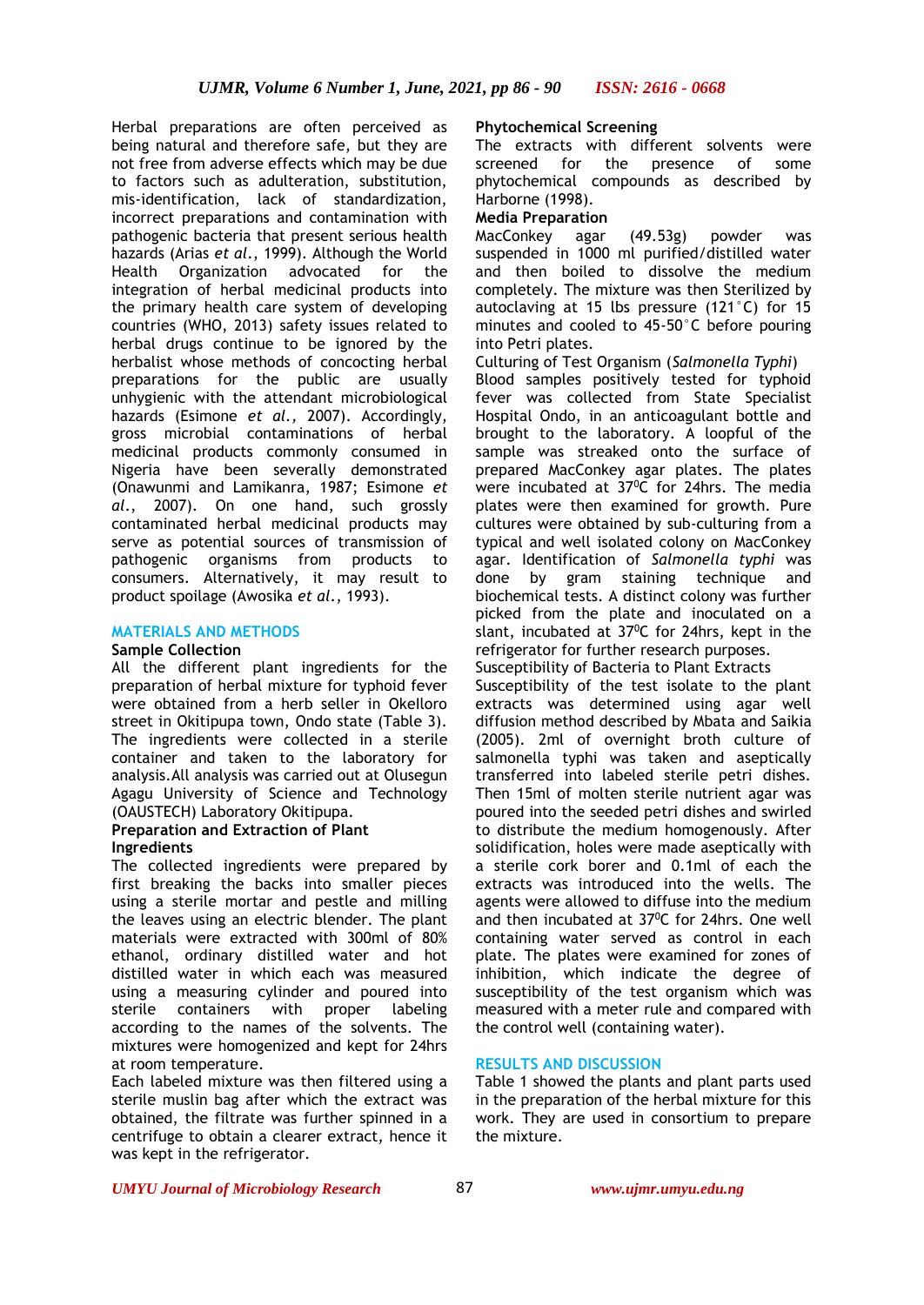| <b>Botanical names</b> | Family         | <b>English names</b> | Local names  | Plant part used         |
|------------------------|----------------|----------------------|--------------|-------------------------|
| Carica papaya          | Caricaceae     | Pawpaw               | <b>Ibepe</b> | Leaves                  |
| Cymbopogon citrates    | Poaceae        | Lemon grass          | Ewe tea      | Leaves                  |
| Enantia polycarpa      | Annonaceae     |                      | Osomolupa    | <b>Bark</b>             |
| Azadirachta indica     | Meliaceae      | <b>Neem</b>          | Dongoyaro    | Leaves                  |
| Rauvolfia vomitoria    | Apocynaceae    | Swizzle stick        | Asofeyeje    | Leaves                  |
| Mangifera indica       | Anarcardiaceae | Mango                | Mangoro      | Matured bark and leaves |

**Table 1: Medicinal Plants and Parts used in trials for the Treatment of Typhoid Fever In Okitipupa Town, Ondo State, Nigeria**

Phytochemical screening of the plant extracts revealed the presence of one or more of the following phytochemical components; tannin, saponin, phenols, flavonoids, glucosinolates, triterpenes and proteins as shown in Table 2. Ethanol, cold water and hot water extracts are all rich in phenols, tannins and glucosinolates but shows total absence of protein and amino acids. The presence of some phytochemicals in the plant extracts understudied is a function of their antimicrobial activities against the test pathogen as they play important roles in bioactivity of medicinal plants (Estrada *et al.,*  2012). Phytochemicals exert antimicrobial activity through different mechanisms; tannins for example, act by iron deprivation, hydrogen binding or specific interactions with vital proteins such as enzymes in microbial cells (Akinpelu *et al.,* 2008). Herbs that have tannins as their component are astringent in nature and

are used for the treatment of gastrointestinal disorders such as diarrhea and dysentery, hence serves as remedy for typhoid fever. Saponin, which is responsible for numerous pharmacological properties (Estrada *et al.,*  2012) was also tested positive in cold and ethanol extracts of the plant materials examined. Alkaloid that has been associated with medicinal uses for centuries was found present in ethanol extract and absent in cold and hot extract of the plant materials. One of the most common biological properties of alkaloids is

their toxicity against cells of foreign organisms (Akinpelu *et al.,* 2008). Similarly, glucosinolates which was present in all the extracts of the plant materials used in this study, possess great inhibitory properties hence, the antimicrobial activity observed against the test pathogen.

**Table 2: Result of Phytochemical Screening of the Higher Plants Used in the Research.**

| <b>Phytochemical components</b> | Cold water extract | Hot water extract | Ethanol extract |
|---------------------------------|--------------------|-------------------|-----------------|
| Saponins                        |                    |                   |                 |
| Phenols                         |                    |                   |                 |
| <b>Tannins</b>                  |                    | $\div$            |                 |
| <b>Flavonoids</b>               |                    |                   |                 |
| Glucosinolates                  |                    | $\div$            |                 |
| Triterpenes and steroids        |                    |                   |                 |
| Protein and amino acids         |                    |                   |                 |
|                                 |                    |                   |                 |

**Key: + = Present- = Absent**

Both aqueous and ethanolic extracts of the plant materials showed antimicrobial activity on the test inoculum as shown on Table 3. The sensitivity of the test organism to cold water, hot water and ethanolic extract of the plant materials were evaluated using the cup plate method. The highest susceptibility was recorded with the ethanolic extract with a zone of inhibition of (34mm) followed by the cold water extract (28mm), it was least susceptible to hot water extract (20mm).

|  | Table 3: Susceptibility of Test Organism to Plant Extracts at Different Concentrations |
|--|----------------------------------------------------------------------------------------|
|  |                                                                                        |

| <b>Plant extracts</b>     | Zone of inhibition (mm) | 1%              | 2%              | 3%               | 4%              | 5%              |  |
|---------------------------|-------------------------|-----------------|-----------------|------------------|-----------------|-----------------|--|
| Cold water extract        | 28                      | 15a             | 20p             | 22 <sub>b</sub>  | 25pc            | 28 <sup>c</sup> |  |
| Hot water extract         | 20                      | 10 <sup>a</sup> | 12 <sup>a</sup> | 15 <sub>ab</sub> | 18 <sup>b</sup> | 20 <sup>b</sup> |  |
| Ethanol extract           | 34                      | 20ª             | 22a             | 74 <sup>b</sup>  | 28b             | 34 <sup>c</sup> |  |
| Control (distilled water) | No inhibition           |                 |                 |                  |                 |                 |  |
|                           |                         |                 |                 |                  |                 |                 |  |

abc ……Means on the same row with different superscripts are significantly different (P < 0.05). Values are means of three replicate determinations.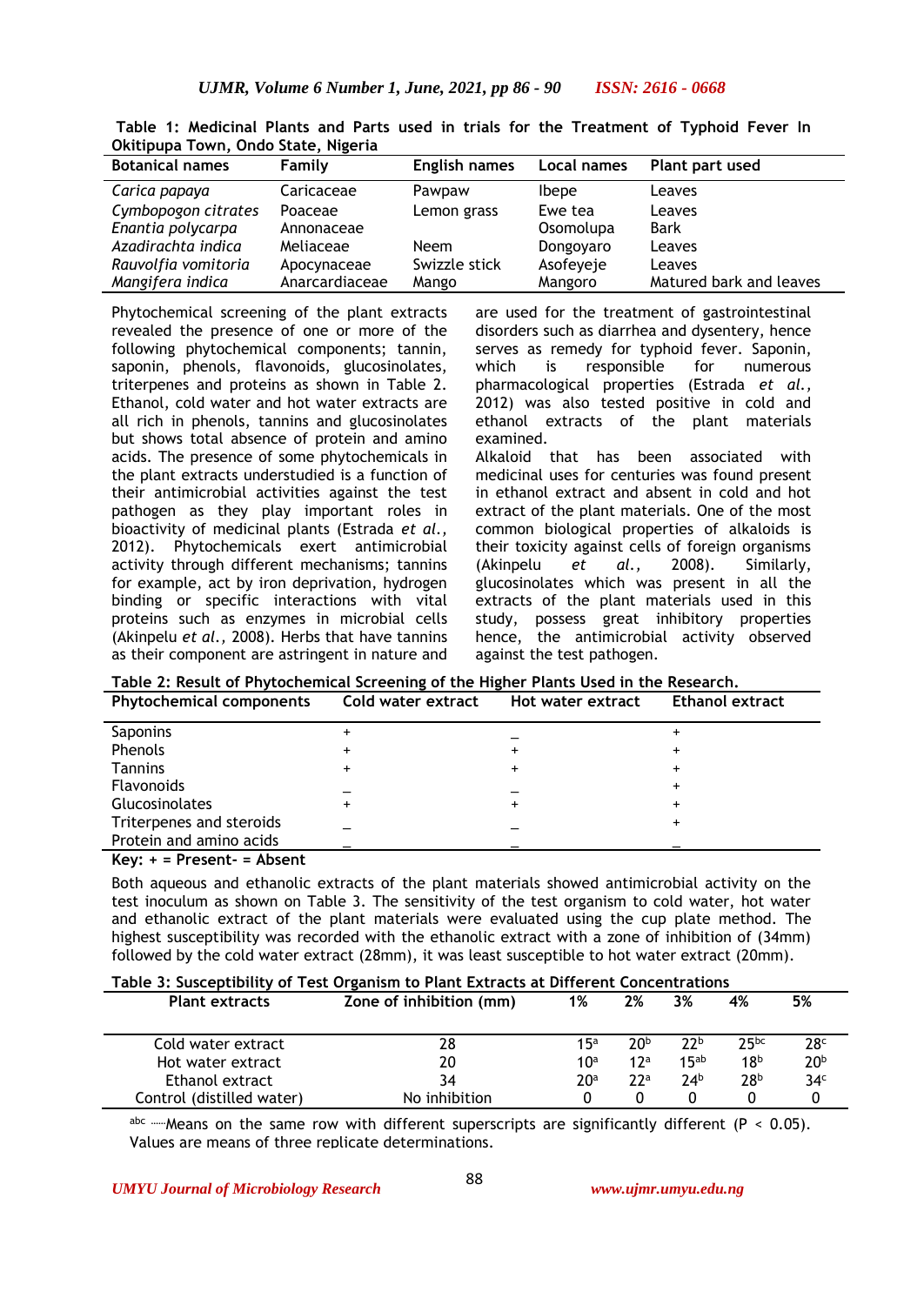The study shows that all the plant extracts possess antimicrobial properties, with greater antimicrobial efficacy when used on *Salmonella*  Typhi the causative agent of typhoid fever. It was clear from this study that solvent extraction affected the degree of antibacterial activity of the extracts this is in agreement with the work of Odikamnoro *et al.,* (2015). There was progressive increase in zone of clearance as the concentration increases with the ethanolic extract having the highest zone of clearance at 5% (34mm) while the lowest at 1% was that of the hot water extract (10mm). This could be due to the destructive effect of the hot water on some active components of the plants used. The ethanolic extract have the largest zone of clearance of the three because it is an organic solvent and will dissolve organic compounds better, hence the active component required for antimicrobial activity are better dissolved by ethanol than the cold water. The values of the zone of clearance differ significantly across the rows for all the extracts (P<0.05) because as the concentrations increase across the rows, active ingredients that serves as antimicrobial agents also

# **REFERENCES**

- Adeleye, I. A., Okogi, G. and Ojo, E. O. (2005).Microbial contamination of herbal preparations in Lagos. *Nigeria.Journal of Health, Population and Nutrition.* 23 (3): 296-297.
- Akinpelu D.A, Aiyegoro D. A. and Okoh A.I (2008). In Vitro antimicrobial and Phytochemical Properties of Crude extract of Stem bark of Afzeliaafricana (Smith). *African Journal of Biotechnology*.7(20): 3662-3667).
- Arias, M. L., Chaves, C. and Alfaro, D. (1999). Microbiological analysis of some herbal infusions used as medicines. Rev Biomed. 10 (1): 1-6. [http://www.imbiomed.com.max/uav.E](http://www.imbiomed.com.max/uav.English/ZYu91-01.html) [nglish/ZYu91-01.html](http://www.imbiomed.com.max/uav.English/ZYu91-01.html)
- Awosika, D. F. (1993).Local Medicinal Plants and Healthcare of Consumers.Clinical plants and healthcare of consumers.*Clinical Pharmacy and Herbal Medicine*. 9:28-31.
- Briskin, D. (2000). Medicinal Plants and Phytomedicines.Linking Plant Biochemistry and Physiology to Human Health. *Plant Physiology, 124*(2), 507- 514. Retrieved March 27, 2021, from <http://www.jstor.org/stable/4279453>
- Chaing HS, Merino-chavez G, Yang LL, Wang FN, Hafez ES (1994). Medicinal plants:

becomes more available in the experimenting media. Generally, the present study has shown that all the plant materials tested possess a measure of antimicrobial properties and the antimicrobial potency is much greater when used synergistically against the test pathogen and is concentration dependent.

# **CONCLUSION**

The plant materials examined in the present study have been successfully in use in Okitipupa Township in the Preparation of herbs for the treatment of typhoid fever caused by the test pathogen for centuries as attested by inhabitants of the township, particularly when modern drugs of choice failed in achieving the therapy. This study has confirmed the antibacterial potentials of the plant materials, thus supporting their folklore application as a medical remedy for typhoid fever. It is hoped that this study would lead to the discovery of some compounds that could be used to formulate new and more potent antimicrobial drugs of natural origin for the treatment of salmonella-infections particularly typhoid fever among others.

> conception / contraception. *Adv Contracept Deliv Syst*.10(3-4):355-63. PMID: 12287843.

- Esimone, C.O., Oleghe, P.O., Ibezim, E.C., Okeh, C. O. and Iroha, I. R. (2007). Susceptibility resistance profile of micro-organisms isolated from herbal medicine product. *African J. Biotech*. 6 (24): 2766-2775
- Estrada-Castillón, E., Soto-Mata, B.E., Garza-López, M. *et al.*(2012). Medicinal plants in the southern region of the State of Nuevo León, México. *J EthnobiologyEthnomedicine* **8,** 45 [.https://doi.org/10.1186/1746-4269-8-](https://doi.org/10.1186/1746-4269-8-45) [45](https://doi.org/10.1186/1746-4269-8-45)
- Harborne, J. B. Phytochemical methods A Guide to Modern Technique of Plant analysis. Chapman and Hall, London. (1998).
- Mbata T. and Saikia, A. (2005): Antibacterial Activity of Essential oil from *Ocimumgratissimum* on *Listeria monocytogenes. Internet Journal of Food Safety* V (7): 15-19
- MulugetaTeshome, LegesseAdane andYinebeb Tariku (2021). Phytochemical Screening and Evaluation of Antibacterial Activities of Root Bark Extracts of *Moringasteno petala*. *Research Journal of Medicinal Plants* (15) : 1 - 6

*UMYU Journal of Microbiology Research www.ujmr.umyu.edu.ng*